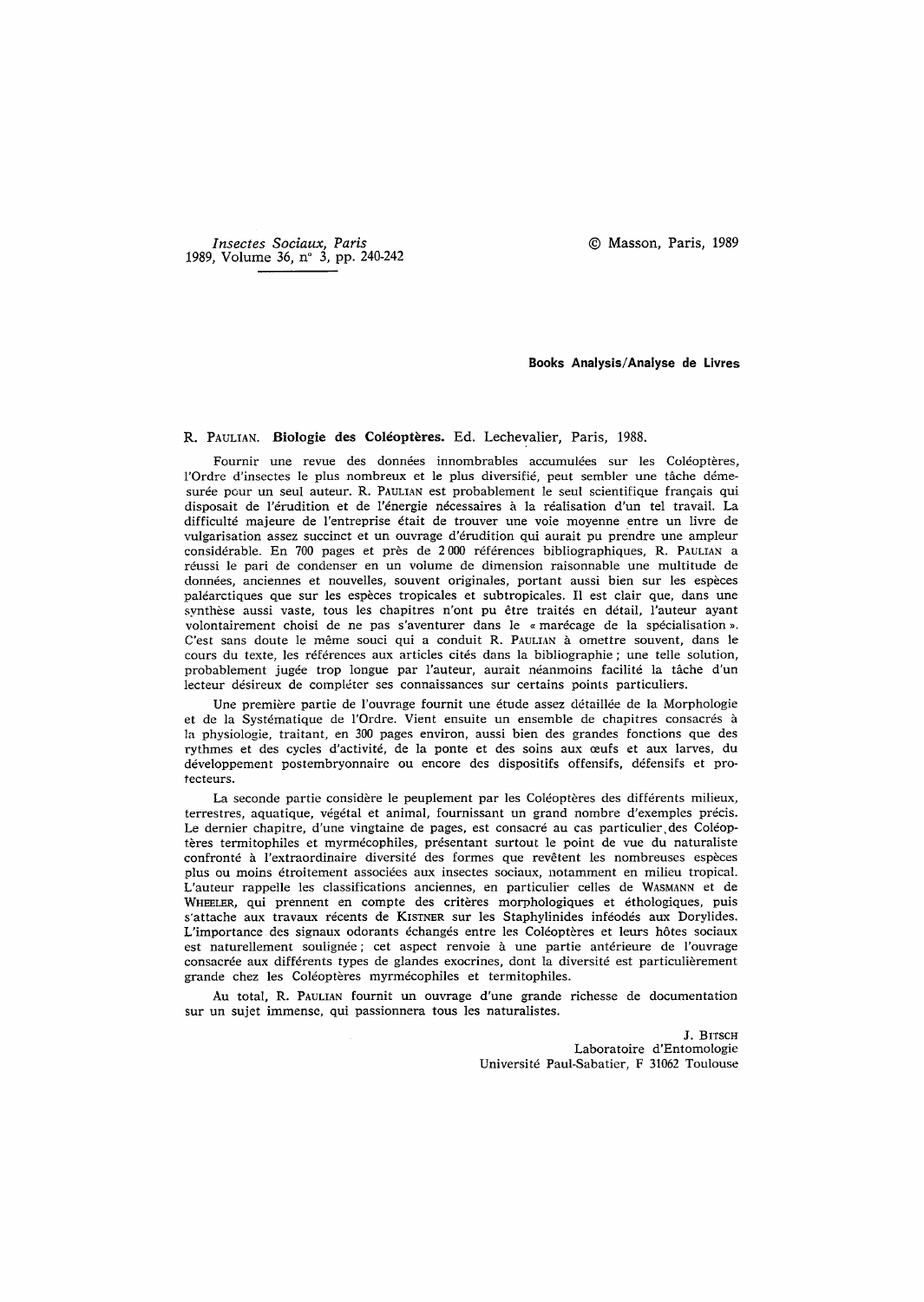## *LIVRES* 241

Animal societies: theories and facts. Edited by Yosiaki ITô, Jerram L. BROWN and Jiro KIKKAWA. Scientific Societies Press, Tokyo, Japan, 291 pp., 1987, Price Y 8200. Distributeur for the outside Japan: Business Centre for Academic Societies Japan, Koshin Bldg., 6-163 Hongo, Bunkyo-ku, Tokyo 113 Japan.

Over several decades, Japanese workers have produced pioneering research on social insects and on social structure in monkeys and their work is now internationally recognized. This book derives from an international symposium covering the final phase of a special research project on "Biological Aspects of Optimal Strategy and Social Structure" that run from 1983 to 1986. The symposium took place in Kyoto, Japan in July, 1986. The book includes papers on several of the major areas of Japanese research into animal societies: artificially induced sociality in solitary bees, brood reduction in birds, parental care and infanticide in mammals, and the evolution of sterile soldiers in aphids. Twenty papers are presented. Four of them dealing with insect sociality, and a provocative chapter by Hamilton will be reviewed here.

SAKAGAMI and MAETA describe fascinating experiments on artificially induced sociality in solitary carpenter bees *Ceratina*. They induce the formation of multifemale nests by liberating large and small females into cages with a limited number of nest tubes. In multifemale nests a rudimentary caste system develops. Te larger female adopts a queen-like role, behaving as the principal guard and egg layer. The smaller, workerlike female, forages, feeds the larger female and either lays eggs or none at all. When the size difference between the females in a nest is small, role reversal can occur. In the field, multifemale nests can be induced by communal hivernation. *Ceratina* can be regarded as straddling the boundary between solitary and social life with little or no genetic change.

Y. IT6 reviews the role of pleometrosis in the evolution of eusociality in wasps. In many wasps species, colonies are often formed by associations of foundresses (pleometrosis). The phenomenon is particularly common in both the old and new world tropics. In some cases the pleometrotic colonies change to a functionally haplometrotic state by differential oophagy or the degeneration of ovaries of subordinates. In many genera, however, it is known that several reproductives can coexist. In some species subordinates foundresses are expelled by the dominante female or by her progeny. In *Mischocyttarus* intranidal aggression increases once the progeny emerge. In this genus It6 observed parental manipulation: mother groups force their daughters to korw off the nest. It6 hypothesizes that multiple queen colony strategy seen in *Ropalidia* and many neotropical species might have evolved from a system in which foundresses manipulated their progeny. In these species, detailed studies are needed of intranidal social relations before and after the emergence of progeny.

**M.J.** WEsT-EBERHARD discusses the evolution of phenotypic flexibility. She suggests that a flexible characteristic, like sociality in wasps, can arise "as a pleiotropic side effect of selection for re-use of unoccupied cells in parental nest *". Zethus miniatus,*  a primitively social wasp is given as an example.

S. AOKI describes the evolution of sterile soldiers in Aphididae. Presocial species have monomorphic immatures that attack predators. These immatures are still capable of reaching reproductive maturity. In eusocial species, first and second instars differentiate into normal and soldier morphs. The soldiers usually fail to moult further and do not reproduce. They attack predatory intruders, often self sacrificially. Similar altruistic soldiers have evolued at least four times in the Aphidoidea.

W.D. HAMILTON notes the growing opinion that the most critical factor for the evolution of eusociality in Hymenoptera was not the high average relatedness of 0.75 between full sisters due to male haploidy. Some animal colonies show far more intra-